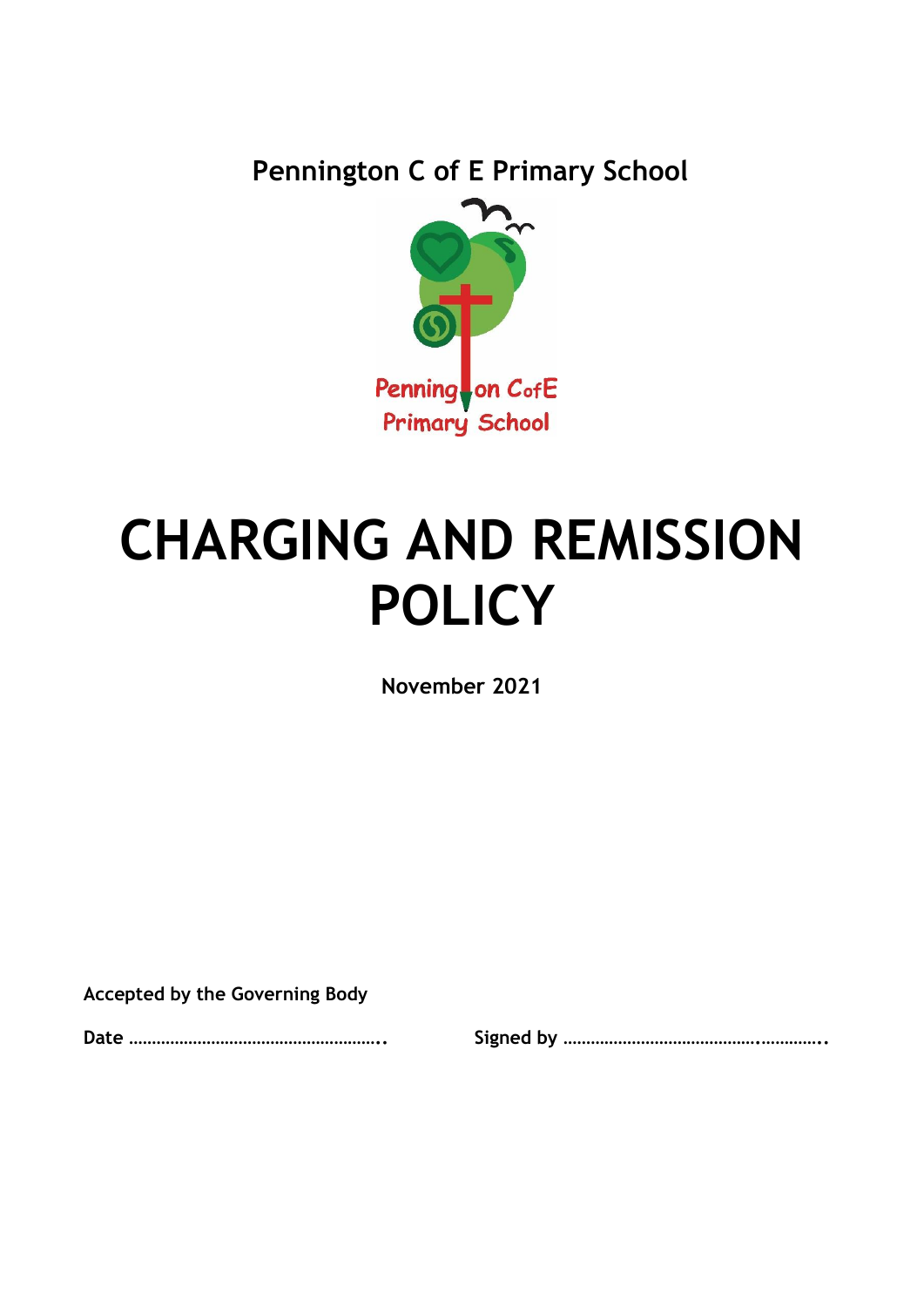#### **At Pennington Church of England Primary School we aim**

- To provide an atmosphere of trust and confidence where every member of each school community is valued and appreciated and where everyone can enjoy their time in school and can realise their own potential.
- To provide the best quality education for our children so that they can achieve their fullest individual potential.
- To achieve this by striving to maintain the highest standards of teaching and learning and by providing a safe, stimulating and healthy environment where all children and adults feel valued for the contribution they make.
- To develop the children's respect for themselves and for others and to promote a caring, positive attitude towards the community and their local environment.
- To prepare children for life in its widest sense, enabling them to take their place in society as fulfilled and committed individuals, able to play their part in local and wider affairs as well as achieving economic well being.
- To give equal opportunities to all our pupils so that they may become contributors to a society free of all forms of prejudice and discrimination.

Interested parties who wish to discuss this document and its contents further should contact the Chair of Governors or the Head Teacher of Pennington C of E Primary School.

There may be occasions when parents wish to complain about matters relating to the curriculum, policy documents or collective worship which are the responsibility of the Governing Body and/or the Local Authority. Special, formal arrangements exist for dealing with complaints of this kind. The school complaints procedure is available on our website or from the school office on request.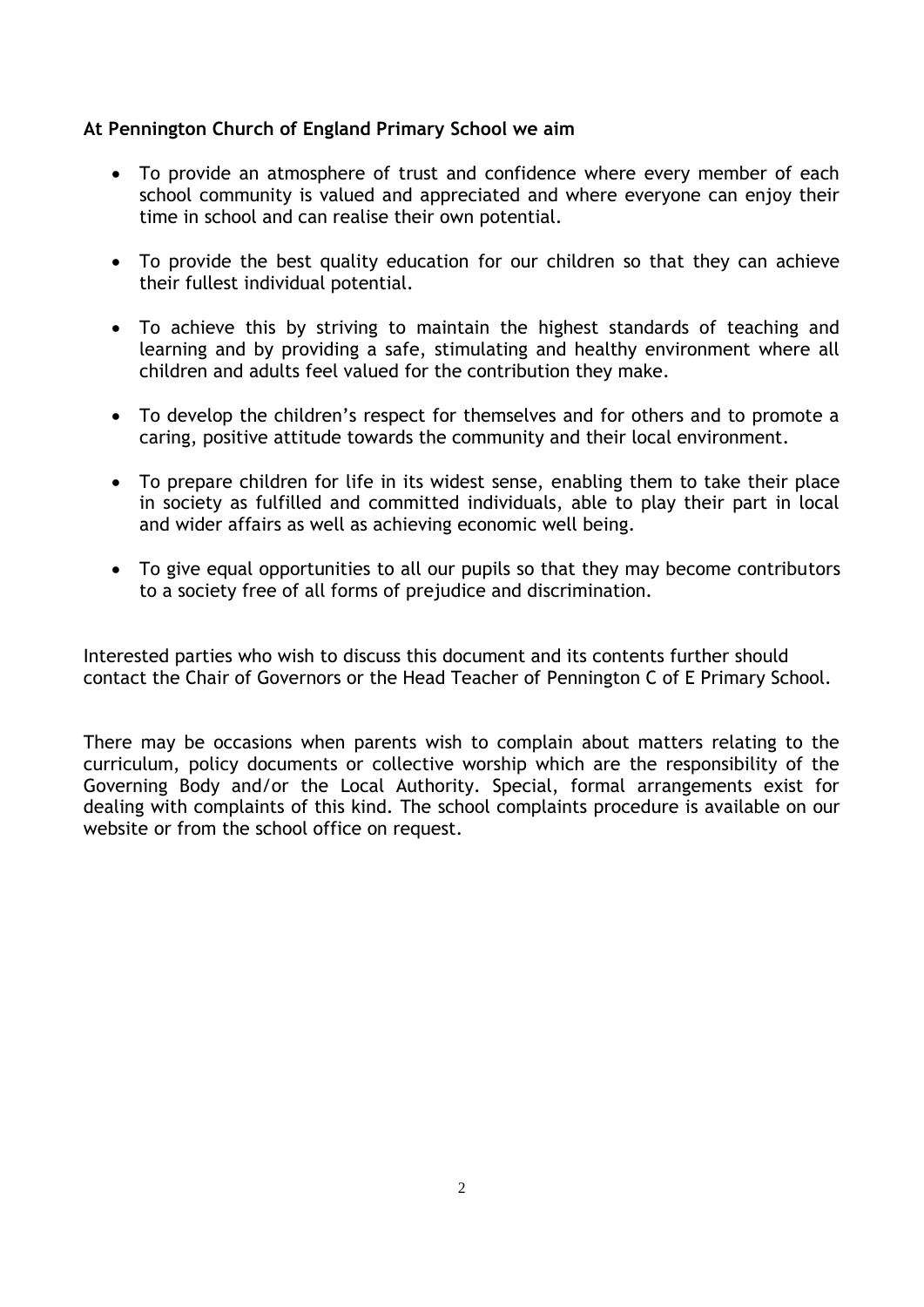The Education Reform Act 1988 distinguishes between those activities which take place wholly or mainly outside school hours and those which take place wholly or mainly in school time.

We reserve the right to charge for activities that take place wholly outside school hours.

Parents are under no obligation to contribute financially to activities and visits which take place wholly or mainly during school hours and pupils will not be treated differently according to whether or not their parents have made any voluntary contribution. Parents will appreciate, however, that without voluntary financial support such activities and visits would cease and therefore the school will continue to request voluntary financial contributions in support of any school activity whether during or outside school hours, residential or non-residential. If sufficient contributions are not received it may be necessary to cancel particular events. A paragraph explaining this position should be inserted in all letters sent to parents or carers informing them of proposed contributions for an activity during school hours, along with a permission slip allowing the child to go and agreeing to pay the contribution. See Appendix A.

The funding of activities may also be supplemented by donations from local trusts, from Pupil Premium funding or from School Fund.

The rules regarding residential visits are slightly different. School cannot charge for activities undertaken during school hours but can charge for accommodation and meals. It is not always easy to separate these costs, therefore the school will seek voluntary contributions to cover the cost of the whole residential visit. However, the Governors are of the opinion that no child should be excluded from a residential experience for financial reasons. Arrangements will always be made for parents to pay by instalments. A paragraph explaining this position should be inserted in all letters sent to parents or carers informing them of proposed contributions for a residential visit, along with a permission slip allowing the child to go and agreeing to pay the contribution. See Appendix B.

The school will continue to ask parents to provide or pay on a voluntary basis for ingredients, materials and equipment needed for subjects such as Design and Technology on occasion. Parents are under no obligation to make this contribution unless they wish to own the finished product and pupils will not be treated any differently if voluntary contributions are not forthcoming. It is hoped, however that parents accept the custom and practice, established over a period of time, as a valuable additional resource available to the school and that such voluntary support will continue.

The Act makes clear that parents should not be required to pay for, or to supply, any materials, books instruments or other equipment for use in connection with education provision during school hours. Parents will recognise, however that whatever public funds are made available, they will never be sufficient to fund all desirable activities at the required level. The school requires the right, therefore, to request parents to provide voluntarily incidental equipment such as pens, pencils, drawing and mathematical instruments, calculators and spell checkers where necessary.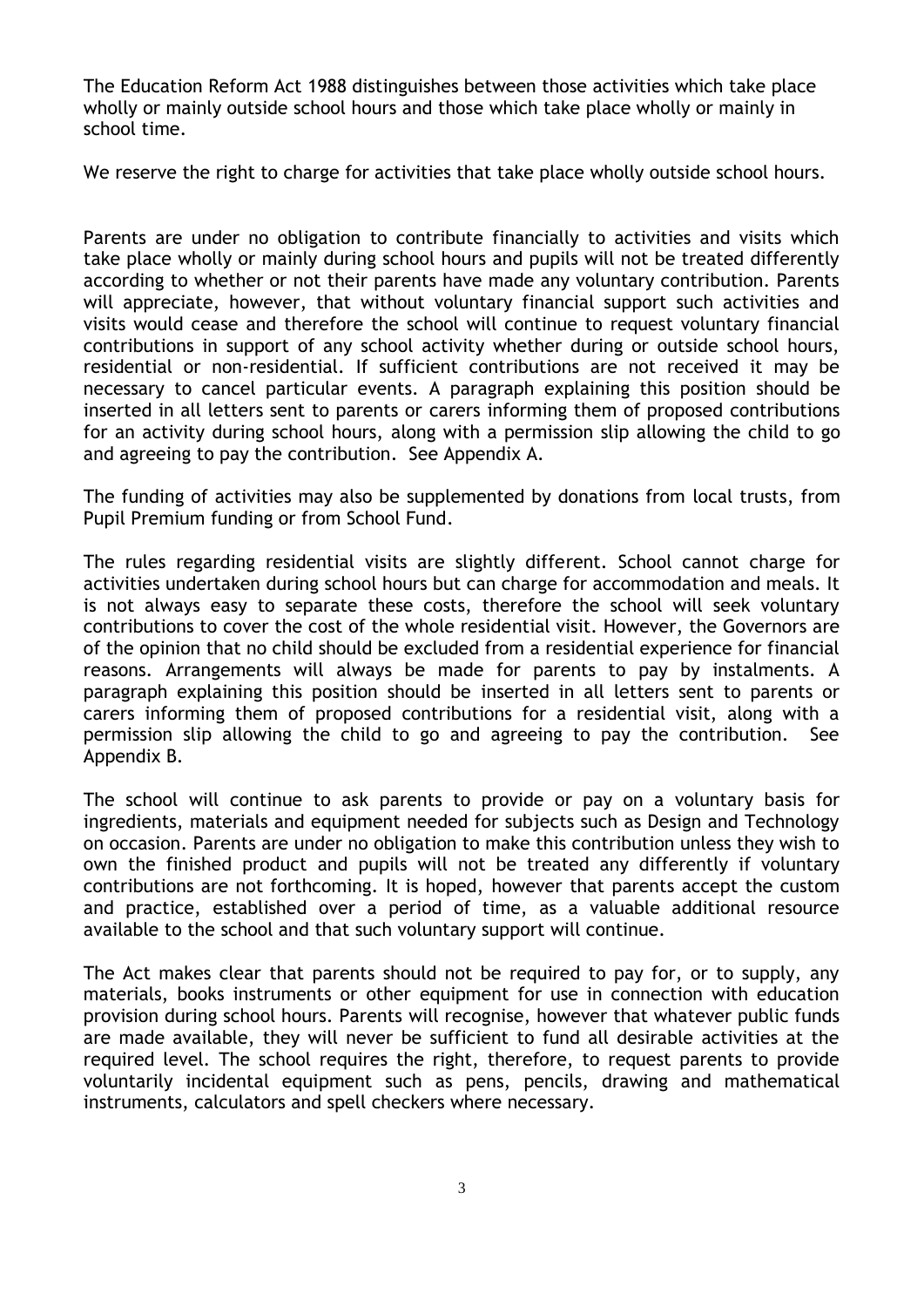#### **Swimming**

Swimming costs are paid from the delegated budget and a voluntary contribution is requested from all the children to cover hiring of the baths, the tuition and the transport to the leisure centre. Currently swimming lessons are provided for Year 3 and 4 children. Additional lessons are provided for Year 5 or 6 children who cannot swim or who, without extra tuition, are unlikely to achieve the national curriculum standard by the end of Key Stage 2. Every child receives the same entitlement of swimming lessons, regardless of whether they contribute to the costs or not.

#### **Music Tuition**

There is one exception to the charging regulations. A charge may be made in respect of individual tuition in playing any musical instrument even if such tuition takes place during school hours. At Pennington C of E Primary School, self-employed teachers provide individual tuition and parents pay them directly. Charges may now be made if children are taught in groups but only if the tuition is provided at the request of a pupil's parent. Charges may not be made if the tuition is part of the National Curriculum.

#### **Wilful Breakages and Wilful Damage**

It is school policy to ask parents for a contribution towards wilful breakages and for the cost of repairing wilful damage.

#### **Family Credit and Income Support**

Parents are advised that anyone in receipt of

- **Universal Credit**
- Income support:
- Income Based Jobseeker's Allowance;
- Support under part VI of the Immigration and Asylum Act 1999;
- Child Tax Credit (with provisions)
- Guarantee element of State Pension Credit

or any equivalent that the government introduces, is entitled to claim for free school meals and for the remission of charges for board and lodging on residential trips that take place wholly or mainly in school time.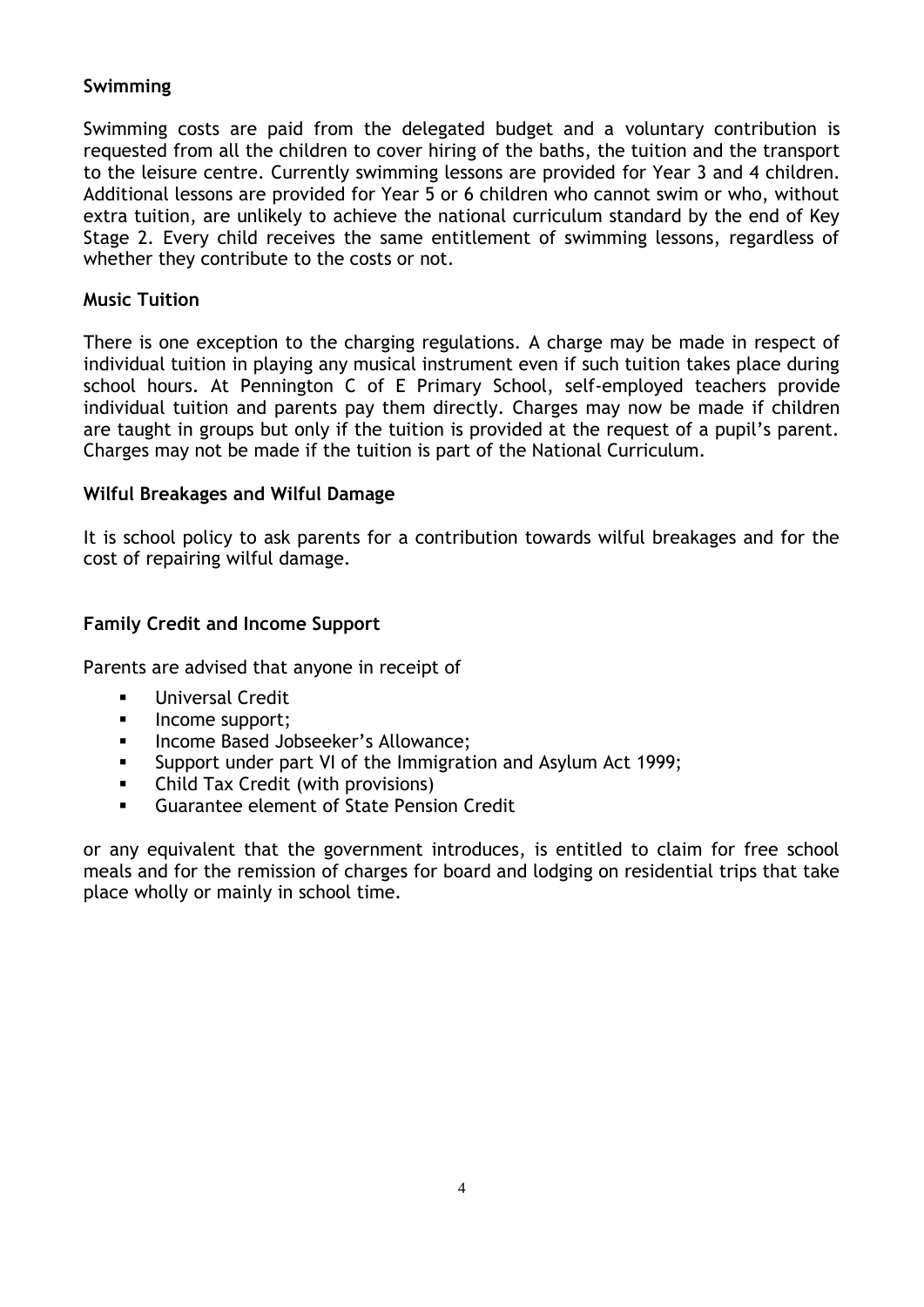#### **Appendix - A**

#### **Written information regarding School Visits**

On each letter that is sent home informing parents of any contributions that are being made in respect of a visit during school hours this paragraph and permission slip regarding contributions must be inserted.

As you are aware, we are not allowed to make a charge for trips which take place during school hours but we would appreciate a voluntary contribution towards the visit of £ ................ to cover our transport, insurance, admission charges and staffing support. We should emphasise, however, that there is no obligation to contribute and that no pupil will be omitted from the activity because his/her parents are unwilling or unable to contribute, but we should like to stress that if there are not sufficient voluntary contributions to cover costs made by (insert appropriate date), then the activity will not take place.

|                                                                       |  | in the educational visit to |  |  |  | on. |  |
|-----------------------------------------------------------------------|--|-----------------------------|--|--|--|-----|--|
| I agree to pay the voluntary contribution by (insert date applicable) |  |                             |  |  |  |     |  |

Signed ................................................................ parent / guardian

Two sample letters are included as a suitable template for trips in school hours.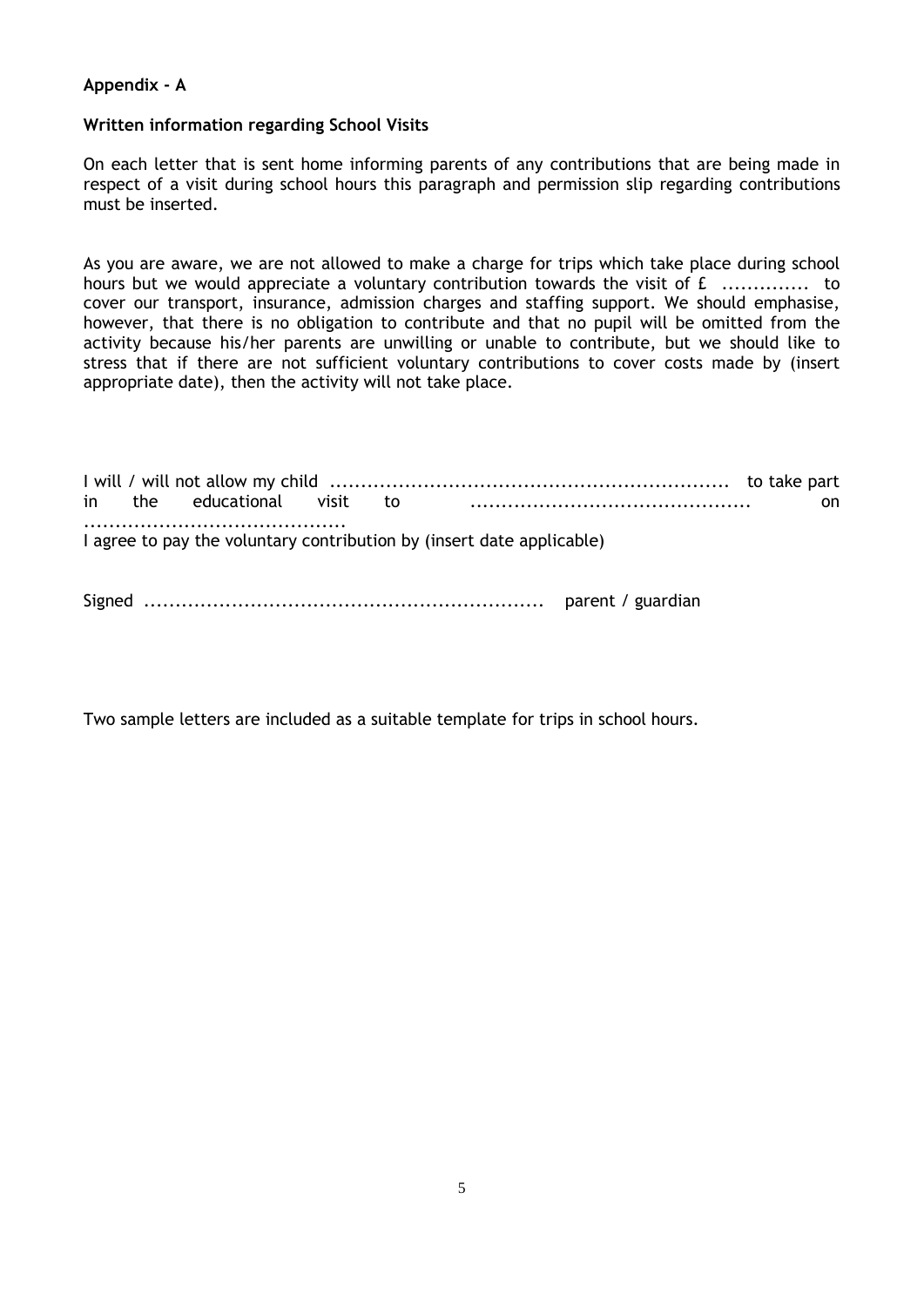

## **Pennington C of E Primary School**

Date

Dear Parents / Carers

#### **'Raise the Roof' Theatre Company**

The 'Raise the Roof' theatre company will be performing the following productions for us on ……………………………..:

Cinderella – Key Stage 1

Alice in Wonderland - Key Stage 2

As you are aware, we are not allowed to make a charge for activities that take place during school times, but we would appreciate a donation of £1.00 towards the cost of these productions. I would stress that no child will be omitted from the performance because you are unable or unwilling to make this voluntary contribution.

Headteacher

I enclose a voluntary contribution of £1.00 towards the cost of the 'Raise the Roof' theatre group production on …………………...

Name of child ………………………………………………….. Class ………………….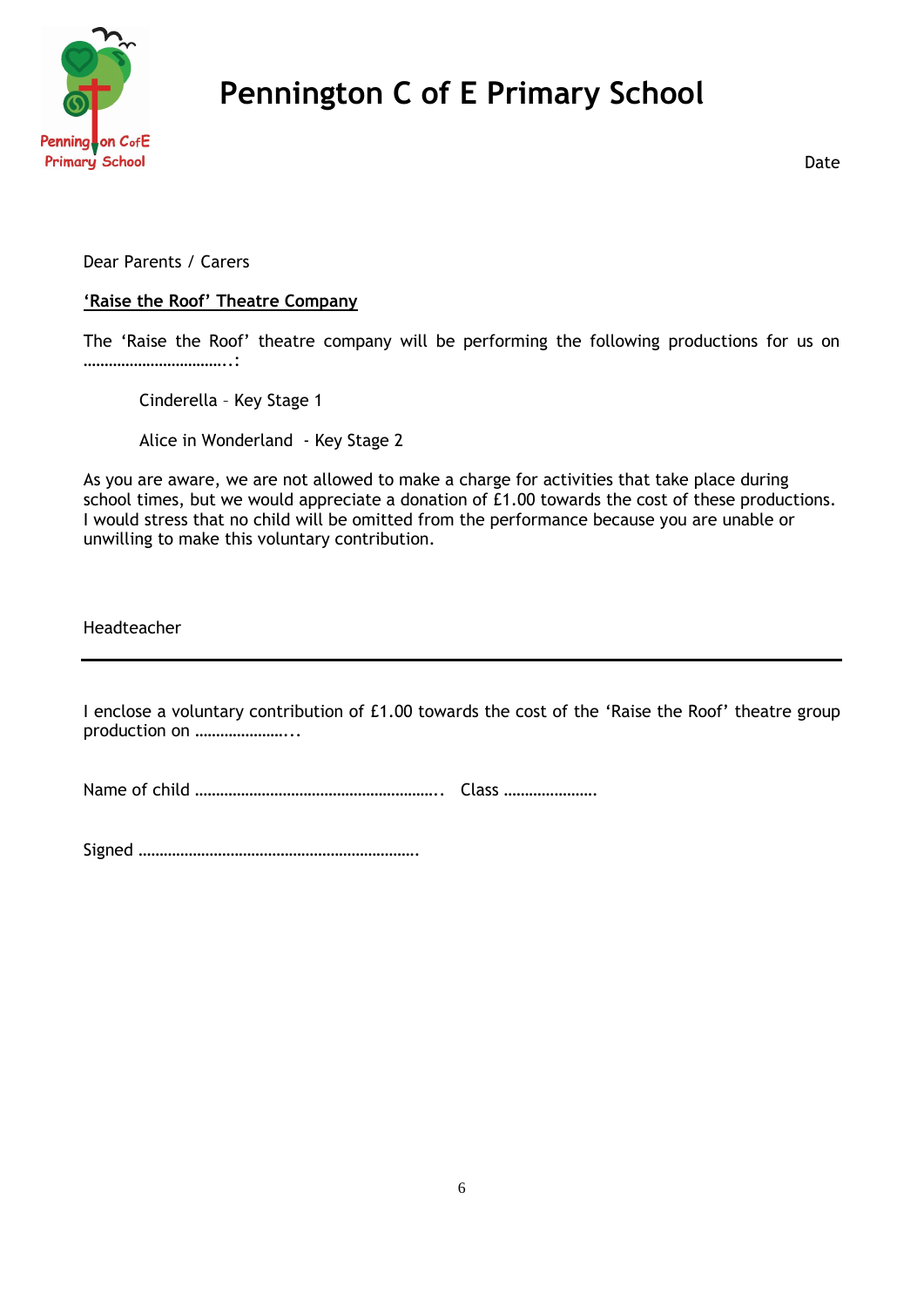

## **Pennington C of E Primary School**

Date

Dear Parent/Guardian

As part of our history topic on the 'the Vikings' we have arranged a visit to Jorvik Viking Centre, In York, for Year 4 on Wednesday 24th October. We shall have a guided tour of the museum followed by a workshop run by one of the historians. We will walk round the city in smaller groups following a town trail and we will eat lunch in a Queens park.

As you are aware, we are not allowed to charge for trips which take place during school time, but we would appreciate a payment of £12.00 as a voluntary contribution to cover transport, admission and insurance. I would stress that no child will be omitted from the visit due to a parent being unwilling or unable to pay, but if there are not sufficient contributions, then the trip will not go ahead.

We will leave school at 8.00 a.m. and return to school by 4.30 p.m. The children will need a packed lunch and a drink. School uniforms will be worn for easy identification.

The children can bring a maximum of £2.00 in a named purse. Please do not exceed this amount. They can bring cameras but must be responsible for them throughout the trip. Travel sickness tablets for the return trip should be put in a named envelope and given to the teacher before departure.

As always, we welcome extra adults on the trip to ensure close supervision of the children. Please fill in the slip below if you are able to accompany us.

Headteacher

| I would like my child | to go on the visit to Jorvik |  |  |
|-----------------------|------------------------------|--|--|
| Viking Centre.        |                              |  |  |

I enclose a voluntary contribution of £12.00.

|         |  |  | I would / would not be able to accompany the children. |  |
|---------|--|--|--------------------------------------------------------|--|
| Signed: |  |  |                                                        |  |